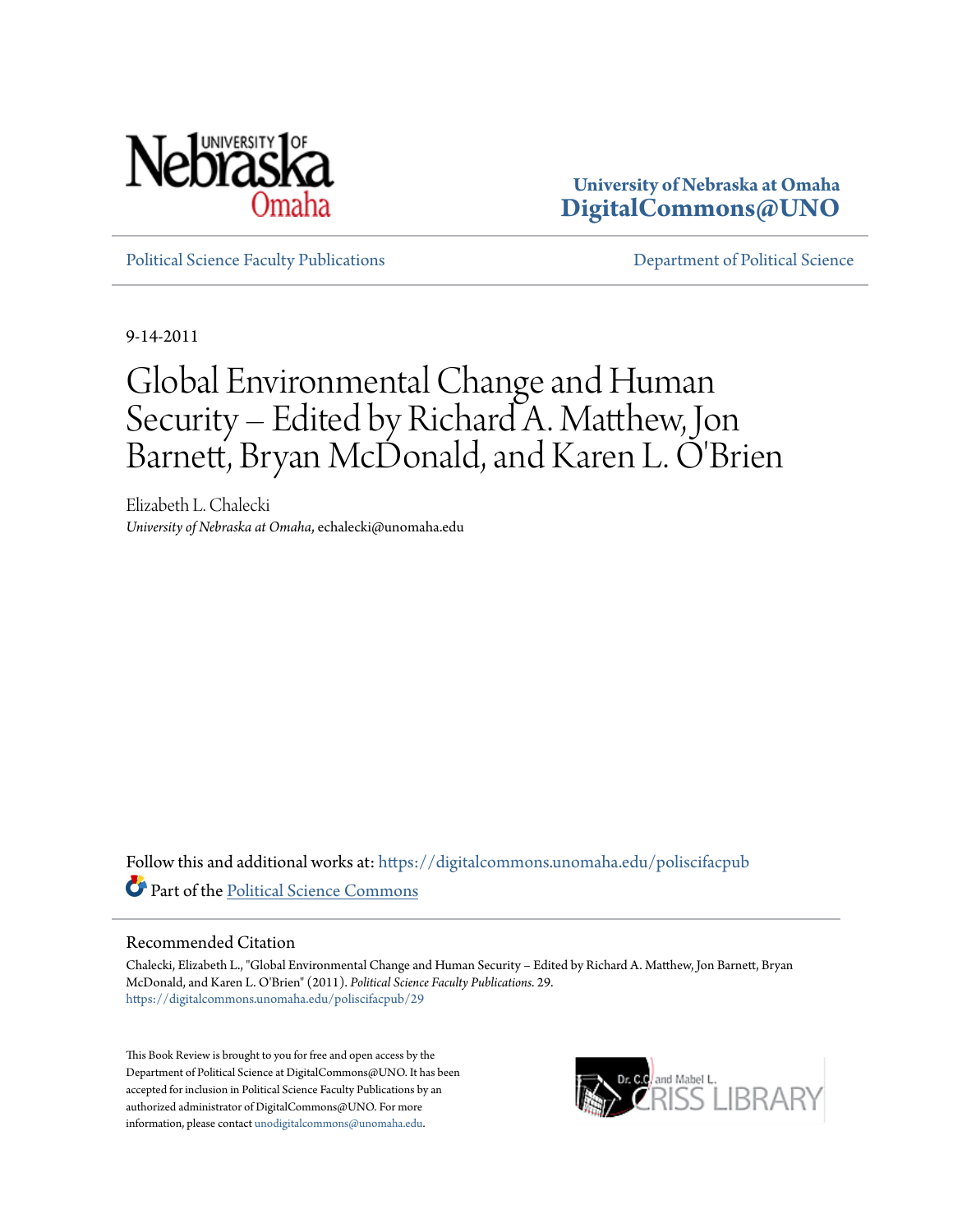## Global Environmental Change and Human Security

Richard A. Matthew, Jon Barnett, Bryan McDonald, and Karen L. O'Brien, eds. Cambridge, MA: MIT Press (2010)

## Reviewed by Elizabeth L. Chalecki

Environmental security is no longer a fringe field. It is a research domain "effectively established," as the editors of this volume admit. (307) So it's time to stop turning out these same vague and overly theoretical "concept" books, and get cracking on how to actually solve some of the interrelated problems of global environmental change and human security. The Global Environmental Change and Human Security project (GECHS) was a groundbreaking endeavor when it began in 1996, and many of the GECHS founders have contributed chapters to this volume. Now, however, the theoretical and practical connections between environmental drivers and human security outcomes are both commonsensical and demonstrated, and it's time to move from theory to praxis.

This edited volume is broken up into sections, each addressing the various effects of global environmental change on human (in)security, conflict and cooperation, and sustainable development, respectively. In the first section (section II, the Introduction being section I), Mike Brklacich points out that past research on natural hazards and famine has shown that all human systems are vulnerable as a fundamental characteristic. External environmental shocks expose this vulnerability, they do not cause it. Consequently, he defines human security as a society's capacity to overcome vulnerability, and he recommends that global environmental change research needs to start from vulnerability assessments rather than threat assessments as a "precautionary approach." (48) As a general principle, this is sound, but as observers of the global climate regime know, paying now to avoid costs in the future is rarely an actionable policy frame in today's political climate.

In his chapter on human security and global health (one of the best in the book), Bryan McDonald points out that baseline improvements to national public health infrastructure provide both human and national security gains that far outweigh their costs. Laura Little & Chris Cocklin point out that much research in the area of global environmental change is too broad-grained to improve human security – hence their focus on housing and the vulnerability of urban slum dwellers. However, I wonder if the reverse is true: would more fine-grained research translate into better policies to ensure human security? The chapter ends with no recommendations to ameliorate the plight of urban slum dwellers nor any specific examples of how global environmental change reveals their vulnerabilities, but an exhortation to extend the causal chain of vulnerability back to its "root causes."(91) Victoria Basolo concludes with an interesting and informative examination of post-Katrina New Orleans from a human security perspective.

The second section addresses global environmental change and the risk of violent conflict, and this is where the chapters become a frustrating retread of previously-done work. Jon Barnett and Neil Adger's thesis that environmental change causes human